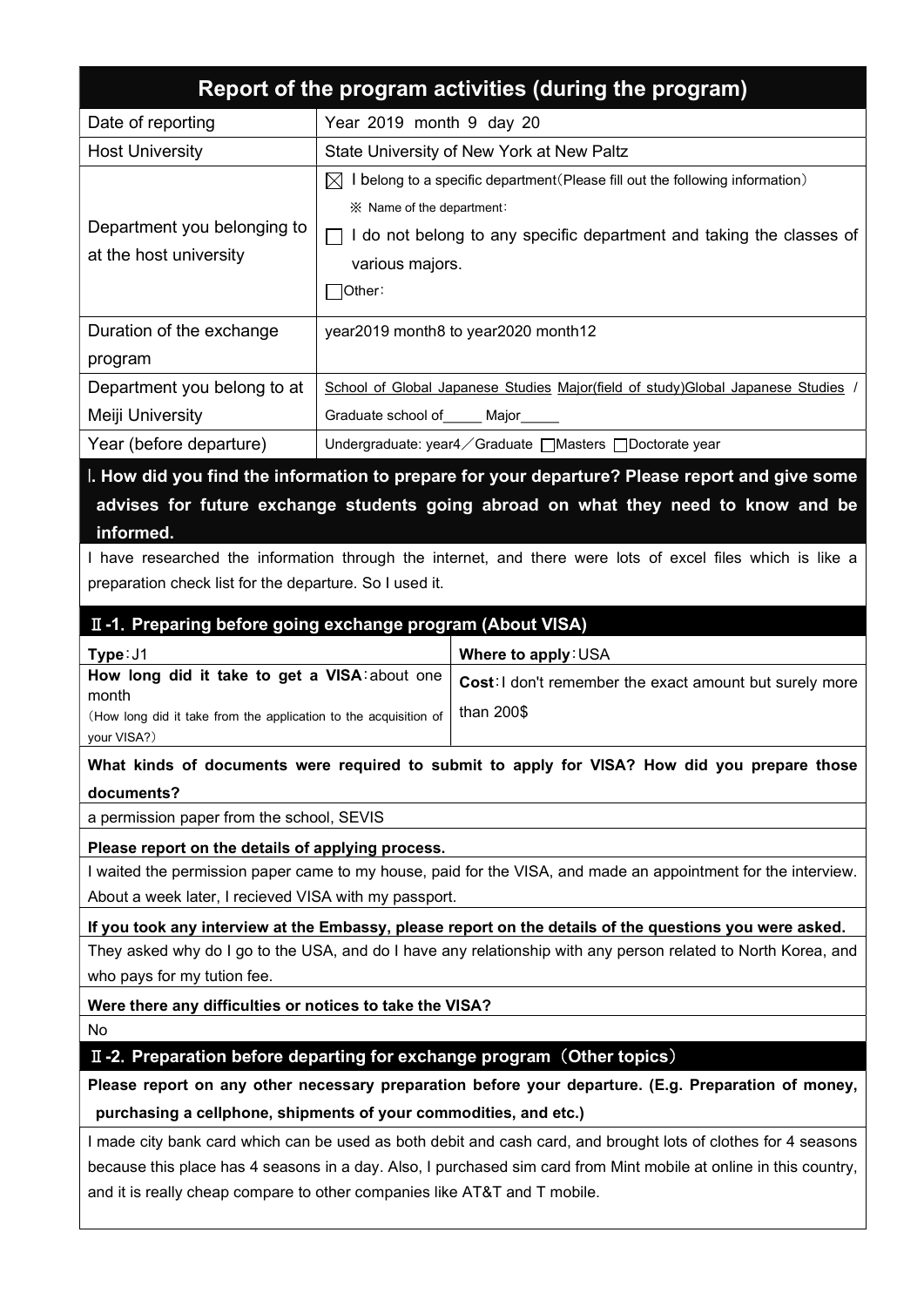| <b>III. After Arrival</b>                            |                                                                                                                |                                           |                                                          |                                                                                                        |             |              |  |  |
|------------------------------------------------------|----------------------------------------------------------------------------------------------------------------|-------------------------------------------|----------------------------------------------------------|--------------------------------------------------------------------------------------------------------|-------------|--------------|--|--|
| 1. Arrival Information                               |                                                                                                                |                                           |                                                          |                                                                                                        |             |              |  |  |
| <b>Airline</b>                                       |                                                                                                                | Asiana                                    |                                                          |                                                                                                        |             |              |  |  |
| purchase<br>How<br>to                                | their official website                                                                                         |                                           |                                                          |                                                                                                        |             |              |  |  |
| ticket                                               |                                                                                                                |                                           | ※利用した旅行社・旅行サイト,格安航空券情報等があれば記入して下さい。                      |                                                                                                        |             |              |  |  |
| <b>Arrival airport</b>                               | JFK airport                                                                                                    |                                           | <b>Arrival time</b>                                      | about 11:30AM                                                                                          |             |              |  |  |
| How to get to the campus                             |                                                                                                                | $\boxtimes$ Pick-up of<br>host university | $\Box$ Pick-up of<br>your friend                         | $\Box$ Public transportation<br>(□Bus □Train)                                                          | $\Box$ taxi | $\Box$ other |  |  |
| How long did it take from                            |                                                                                                                | About 2 hours                             |                                                          |                                                                                                        |             |              |  |  |
| airport<br>the<br>to                                 | the                                                                                                            |                                           |                                                          |                                                                                                        |             |              |  |  |
| campus?                                              |                                                                                                                |                                           |                                                          |                                                                                                        |             |              |  |  |
|                                                      |                                                                                                                |                                           |                                                          | Are there any important points to get to the campus? Please inform on the cost of taxi or any          |             |              |  |  |
| transportations.                                     |                                                                                                                |                                           |                                                          |                                                                                                        |             |              |  |  |
| The shuttle bus costs \$40                           |                                                                                                                |                                           |                                                          |                                                                                                        |             |              |  |  |
| <b>Arrival date</b>                                  |                                                                                                                | Month 8 date 20 time 2019                 |                                                          |                                                                                                        |             |              |  |  |
| 2. Housing                                           |                                                                                                                |                                           |                                                          |                                                                                                        |             |              |  |  |
| Did you check-in                                     | If your answer is "No": The date you checked-in was<br>$\boxtimes$ Yes                                         |                                           |                                                          |                                                                                                        |             |              |  |  |
| after<br>soon                                        | $\Box$ No<br>month<br>day                                                                                      |                                           |                                                          |                                                                                                        |             |              |  |  |
| arriving?                                            |                                                                                                                |                                           |                                                          |                                                                                                        |             |              |  |  |
| <b>Type of housing</b>                               | $\boxtimes$ Dormitory<br>]Other(<br>$\Box$ Apartment                                                           |                                           |                                                          |                                                                                                        |             |              |  |  |
| of<br>the<br><b>Type</b>                             | $\Box$ Other(<br>$\Box$ Alone<br>$\Box$ two persons                                                            |                                           |                                                          |                                                                                                        |             |              |  |  |
| room                                                 |                                                                                                                |                                           |                                                          |                                                                                                        |             |              |  |  |
| <b>Room mates</b>                                    | □Japanese Student □International Student   △Other (I don't have a roommate but I have                          |                                           |                                                          |                                                                                                        |             |              |  |  |
|                                                      | American and French suitemates)                                                                                |                                           |                                                          |                                                                                                        |             |              |  |  |
| How to find the                                      | $\boxtimes$ Recommendation from host university<br>$\Box$ Other $\land$<br>$\Box$ by yourself<br>$\mathcal{E}$ |                                           |                                                          |                                                                                                        |             |              |  |  |
| accommodation                                        |                                                                                                                |                                           |                                                          |                                                                                                        |             |              |  |  |
| Details of the                                       | X                                                                                                              |                                           |                                                          |                                                                                                        |             |              |  |  |
| application                                          |                                                                                                                |                                           |                                                          |                                                                                                        |             |              |  |  |
|                                                      |                                                                                                                |                                           |                                                          | Have you decided your accommodation before departure or after arriving easily? Were there any troubles |             |              |  |  |
| to find it?                                          |                                                                                                                |                                           |                                                          |                                                                                                        |             |              |  |  |
| I was assigned by the university when I have arrived |                                                                                                                |                                           |                                                          |                                                                                                        |             |              |  |  |
| 3. Orientation                                       |                                                                                                                |                                           |                                                          |                                                                                                        |             |              |  |  |
| Was there any orientation?                           |                                                                                                                |                                           | No<br>$\bowtie$ Yes                                      |                                                                                                        |             |              |  |  |
| <b>Date</b>                                          |                                                                                                                |                                           | 2019.8.21~25                                             |                                                                                                        |             |              |  |  |
| Was it mandatory to attend?                          |                                                                                                                |                                           | Mo]<br>$\boxtimes$ Yes                                   |                                                                                                        |             |              |  |  |
| Did it cost any?                                     |                                                                                                                |                                           | $\sqrt{Y}$ Yes (Cost: \$100)<br>No. It's free of charge. |                                                                                                        |             |              |  |  |
| <b>Contents (details)</b>                            |                                                                                                                |                                           | They introduced the campus and the system of the school  |                                                                                                        |             |              |  |  |
| Was there any special guidance                       |                                                                                                                | $\boxtimes$ Yes<br>$\Box$ No              |                                                          |                                                                                                        |             |              |  |  |
| arranged for exchange students?                      |                                                                                                                |                                           |                                                          |                                                                                                        |             |              |  |  |
| Date of beginning of the class                       |                                                                                                                | Month 8 day 26                            |                                                          |                                                                                                        |             |              |  |  |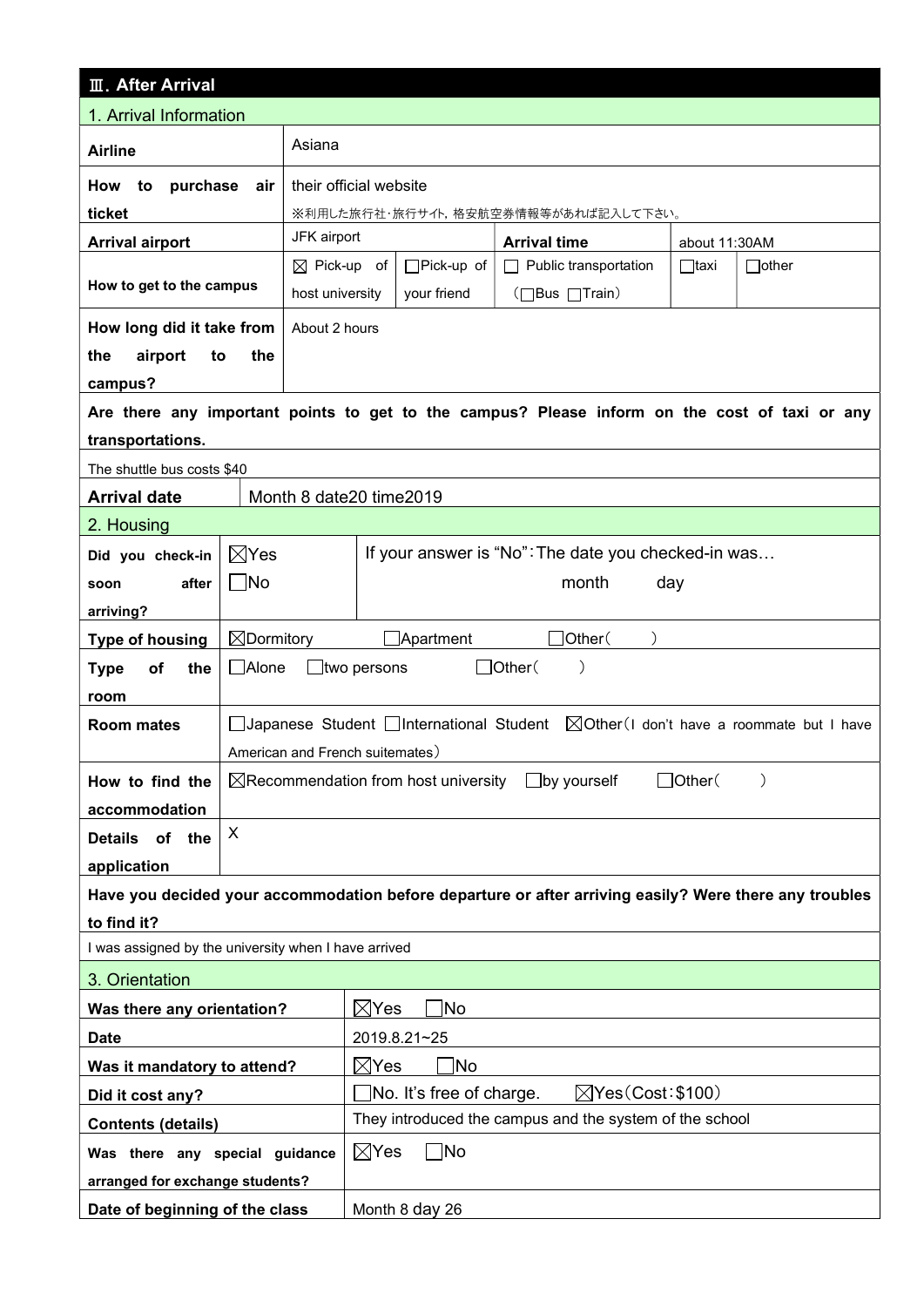## Ⅳ. Other process to be completed after arriving

1.Was it necessary to get any permission of staying after arriving? If yes, where, report on when, and how

to apply for a permission? How long and how much did it take? Was there any trouble?

No

2.Were there any other procedures you completed after arriving? (E.g. medical checkup, inoculation and

etc.) If yes, report on where, when, and how did you complete them? How long and how much did it take? Was there any trouble?

No

3.Did you open any bank account abroad? How did you open it and what kinds of documents were required to apply? How long and how much did it take? Was there any trouble?

The bank of America. People from the bank came to the campus fair and opened my account at the place. I need to prepare my Visa and passport.

4.Did you purchase any cellphone? How did you open it and what kinds of documents were required to purchase it? How long and how much did it take? Was there any trouble?

No

| V. Course registration and classes                                                                                             |  |  |  |  |  |  |
|--------------------------------------------------------------------------------------------------------------------------------|--|--|--|--|--|--|
| 1. When and how did you register your courses?                                                                                 |  |  |  |  |  |  |
| $\boxtimes$ Before departure (approximate date: month 6 day 26)                                                                |  |  |  |  |  |  |
| ]Online $\boxtimes$ Filling out an application form $\Box$ Not allowed to register $\Box$ other(                               |  |  |  |  |  |  |
| $\boxtimes$ After arriving(approximate date: around month 8 day 26)                                                            |  |  |  |  |  |  |
| $\boxtimes$ Online $\Box$ With support by International office at the host university<br>Not allowed to register $\Box$ other( |  |  |  |  |  |  |
| ⊠No<br>Was there any priority as an exchange<br>l lYes<br>student?                                                             |  |  |  |  |  |  |
| If your answer is Yes, please report on the details.                                                                           |  |  |  |  |  |  |
|                                                                                                                                |  |  |  |  |  |  |
| If your answer is No, how did you register your classes?                                                                       |  |  |  |  |  |  |
| By online or sending e-mail to the person in charge of international office                                                    |  |  |  |  |  |  |
| If you had registered the courses before departure, could you change or add any classes after arriving? Could                  |  |  |  |  |  |  |
| you register all the classes which you wished to attend?                                                                       |  |  |  |  |  |  |
| I could change any classes but not for all because there are some prerequisites for taking the classes or the classes were     |  |  |  |  |  |  |
| already full.                                                                                                                  |  |  |  |  |  |  |